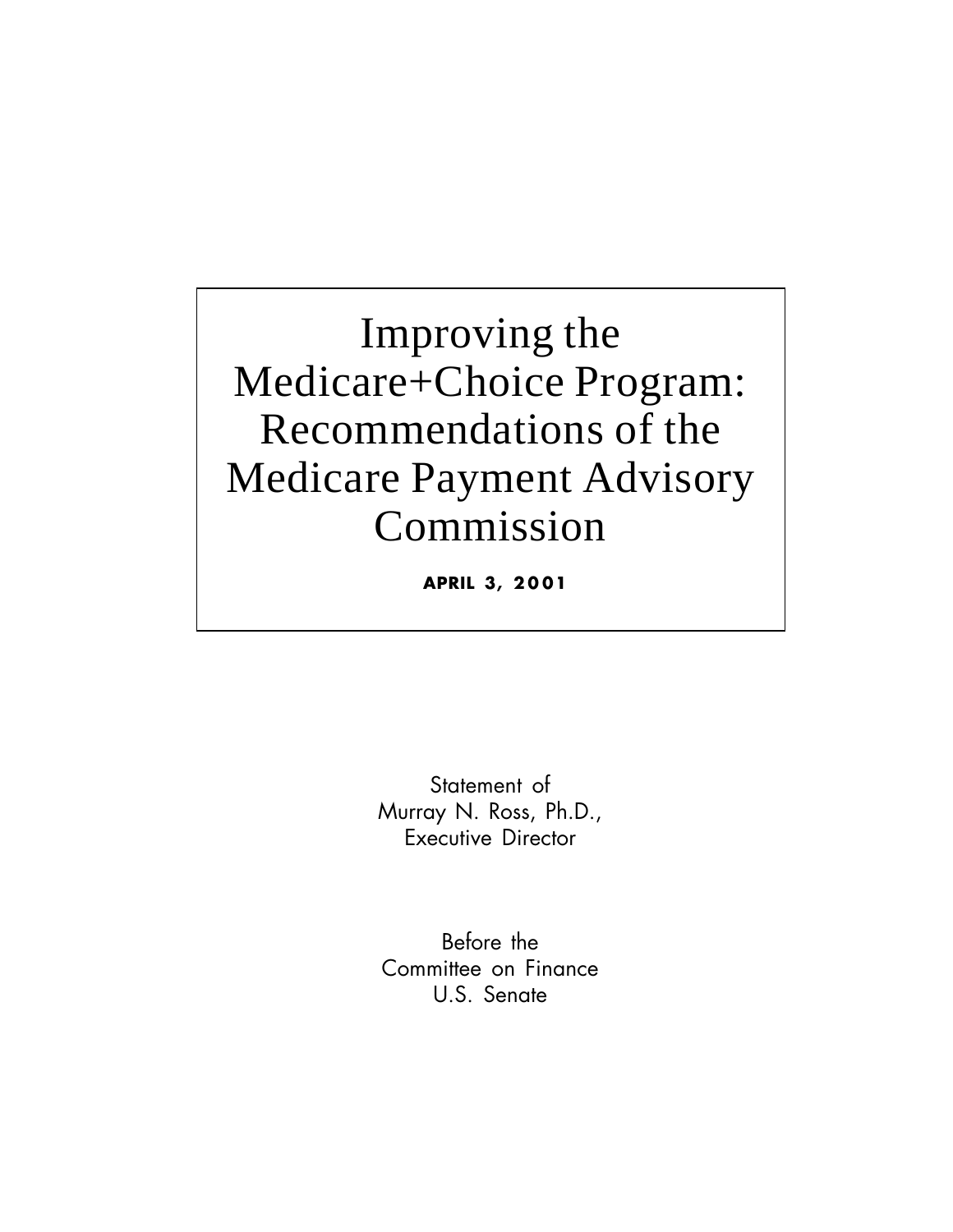Chairman Grassley, Senator Baucus, members of the committee. I am Murray Ross, executive director of the Medicare Payment Advisory Commission (MedPAC). I am pleased to be here this morning to discuss the Medicare+Choice (M+C) program. My testimony draws on the recommendations and analysis in MedPAC's March 2001 report to the Congress.

Prior to enactment of the Balanced Budget Act of 1997 (BBA), Medicare's payments to managed care plans were linked to fee-for-service (FFS) spending in individual counties. Wide variation in FFS spending among counties meant that managed care payment rates also varied widely. Because of this and because of market conditions, beneficiaries in some—mostly urban—areas had access to plans offering much greater benefits than those available to beneficiaries in other—mostly rural—areas. To address this inequity, the Congress changed the payment mechanism when it created the Medicare+Choice program. It put a floor under payments to plans, provided for blending of local and national payment rates, and limited increases in payments to higher-paid areas. In the Benefits Improvement and Protection Act of 2000 (BIPA), the Congress raised the floor further.

Reducing the variation in M+C payment rates across the country, however, has introduced a different problem by creating the potential for Medicare's payments to plans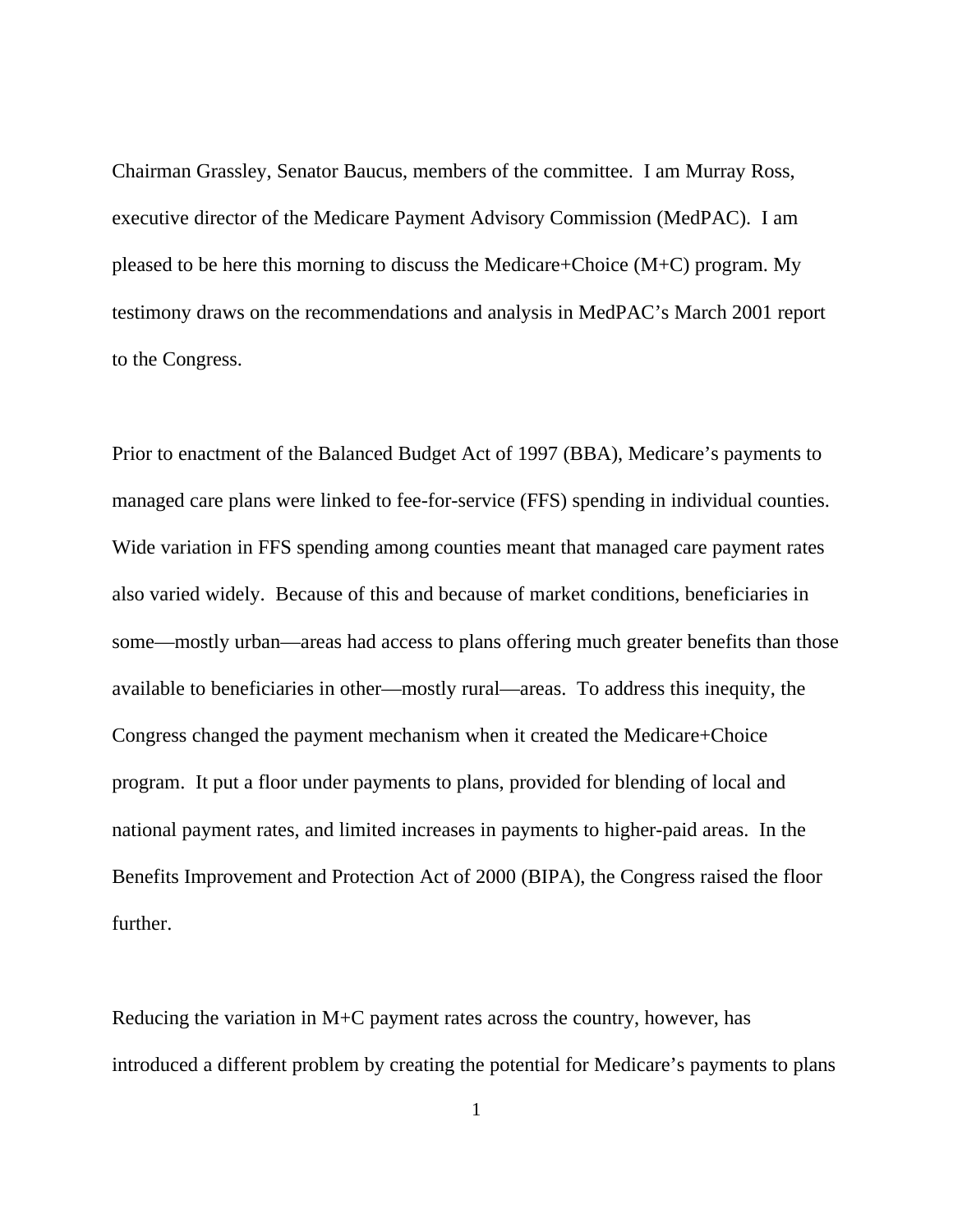in particular market areas to diverge significantly from FFS spending in those markets. In counties where payment rates have been increased above FFS costs, the Medicare program may pay Medicare+Choice plans more to provide the basic benefit package than it would have otherwise, thus increasing program spending. In other counties, payments to Medicare+Choice plans may fall below FFS costs as updates are limited. Over time, plans paid less than FFS costs will face difficulty in contracting with providers if their payment rates are not competitive with those of the traditional program.

No matter how much payments to plans are manipulated, achieving geographic parity in payments to M+C plans and maintaining local parity between Medicare+Choice and traditional Medicare cannot be accomplished simultaneously as long as there is significant underlying variation in fee-for-service spending across market areas.

MedPAC believes that Medicare's payment policies should not steer beneficiaries to either Medicare+Choice plans or the traditional Medicare program. Therefore, the Commission recommends that the Congress make payments for beneficiaries in the two sectors of a local market substantially equal, taking into account differences in risk.

The Commission also recommends that the Secretary study variation in spending under the traditional Medicare program to determine how much reflects differences in input prices and health risk and how much reflects differences in provider practice patterns, the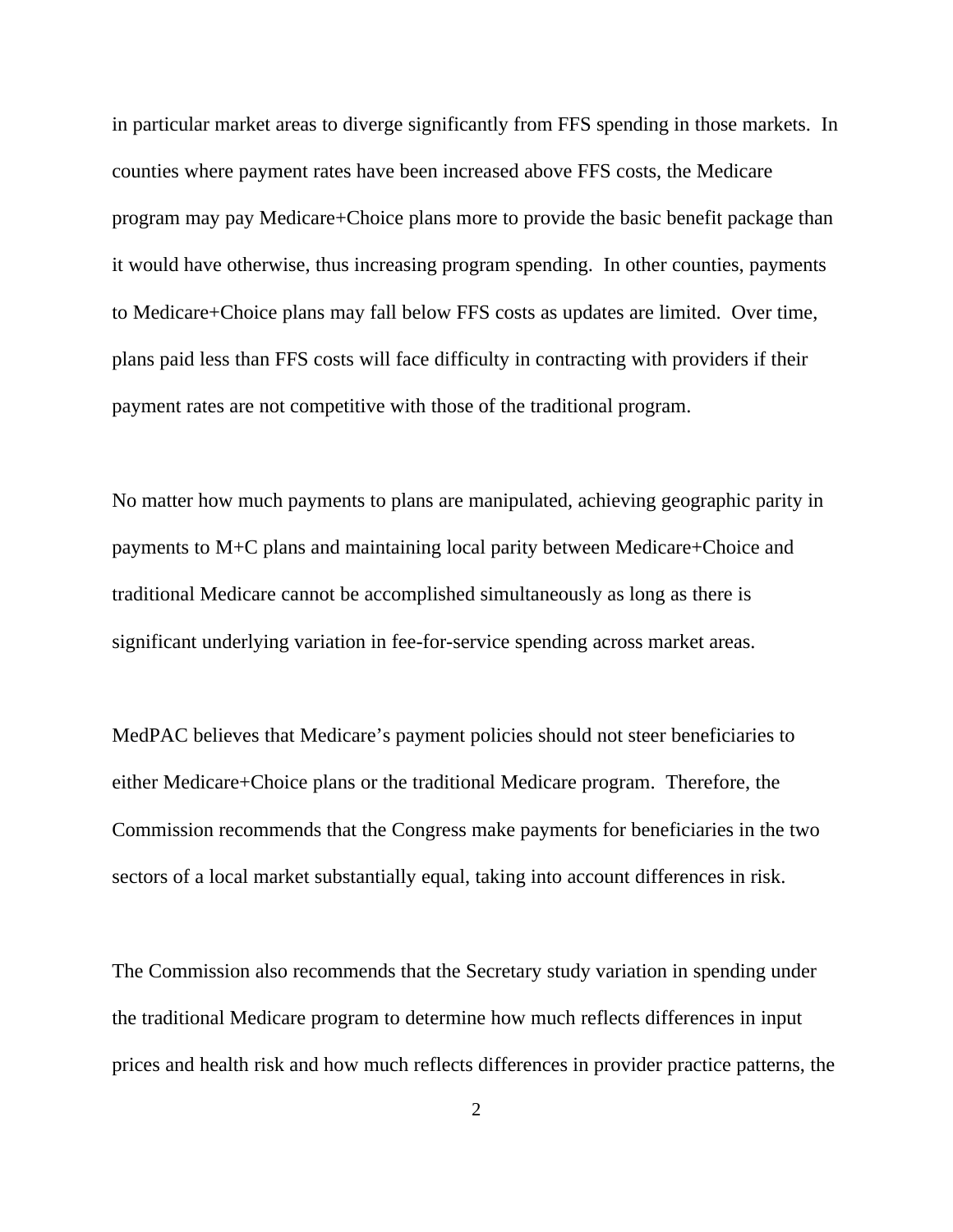availability of providers and services, and beneficiary preferences. The Secretary should report to the Congress and make recommendations on whether and how the differences in use of services and preferences should be accounted for in Medicare fee-for-service payments and Medicare+Choice payment rates.

When the Congress put a floor under M+C payment rates, it sought to bring new choices and additional benefits to rural areas. However, low payment rates are not the only reason that managed care plans generally did not enter rural areas. Managed care plans seeking to participate in rural areas face two challenges. First, a lack of so-called intermediate entities (such as physician group practices) in many rural areas makes forming networks more costly and limits plans' ability to delegate risk to control costs. Second, the limited number of hospitals, physicians, and other providers in many rural areas reduces plans' ability to negotiate discounted prices for services because providers lack competition. As a result, even with the floor under Medicare+Choice payments, few managed care plans have entered rural areas.

In contrast to managed care plans, private fee-for-service plans need not establish networks of providers. In addition, the floor under M+C payment rates mean that such plans need not negotiate discounted prices to be profitable. A private fee-for-service plan whose enrollees' use of services was similar to their use in traditional Medicare could have the same costs for medical care as under the traditional program but be paid more.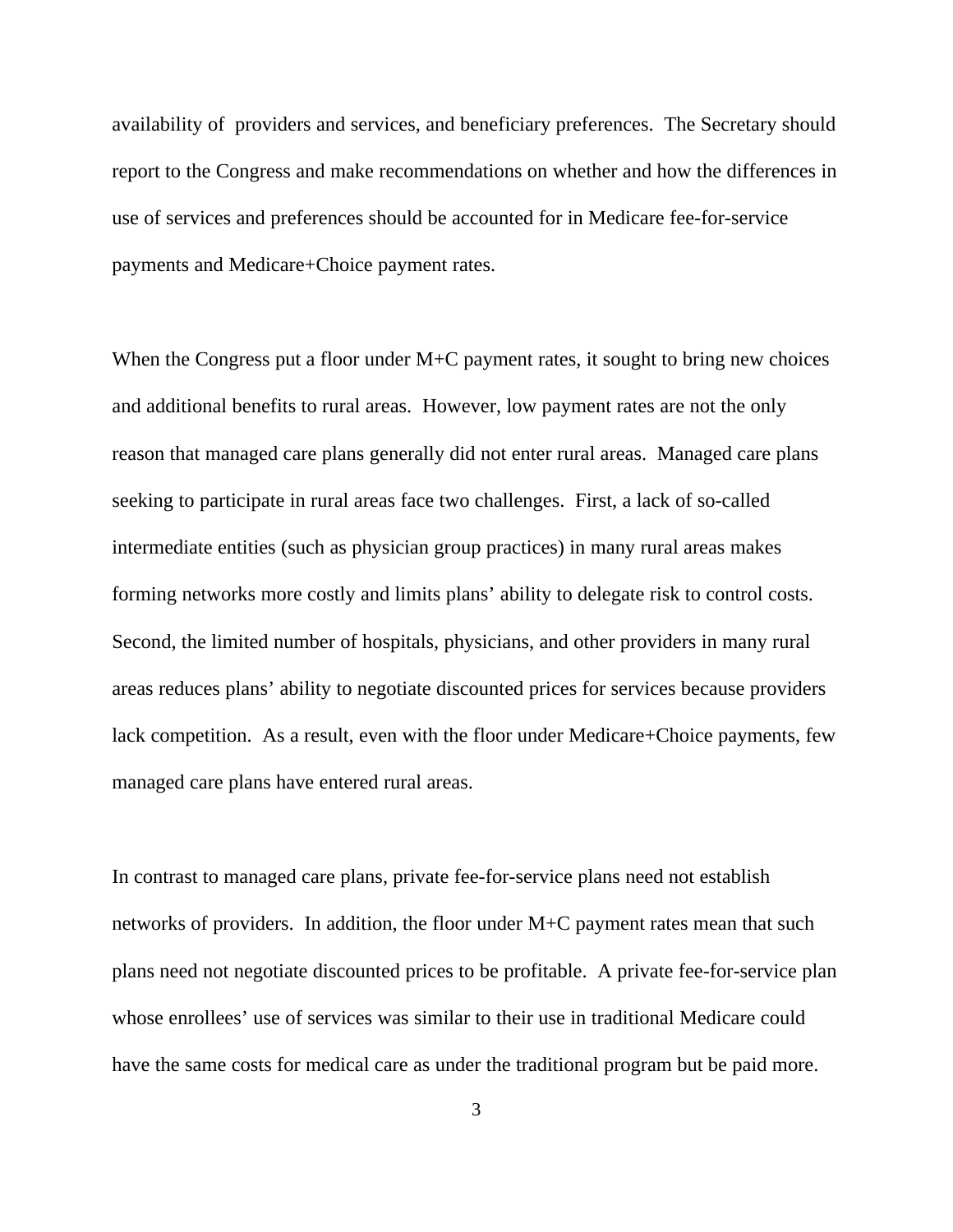This possibility has led one plan to enter over 1,600 counties (three-quarters of them floor counties) in 25 states, and another application is pending.

The entry of private fee-for-service plans into floor counties—or other counties where M+C payment rates substantially exceed local FFS costs—raises an important policy issue. On the one hand, such plans represent an alternative to traditional Medicare that the Medicare+Choice program was intended to provide. On the other hand, the lack of care management means that additional benefits provided by such plans come not from efficiency in the provision of medical care, but from higher-than-needed payments. Further, the fact that payments in some floor counties substantially exceed FFS costs does not ensure that Medicare beneficiaries will have access to additional benefits. Some of the excess payment may generate higher profits for insurers and some of the excess payment may lead to higher payments to providers from those insurers. As a result, MedPAC recommends that the Secretary study how beneficiaries, providers, and insurers each benefit from the additional Medicare+Choice payments in floor counties.

How then can policymakers meet the goals laid out in the BBA of providing more choices of plan options and helping to control the growth of Medicare spending? MedPAC's recommendation to make payment rates for Medicare+Choice substantially equal to local FFS costs would help achieve the latter goal, but would not by itself encourage more plans to participate in rural areas. Additional steps will be needed.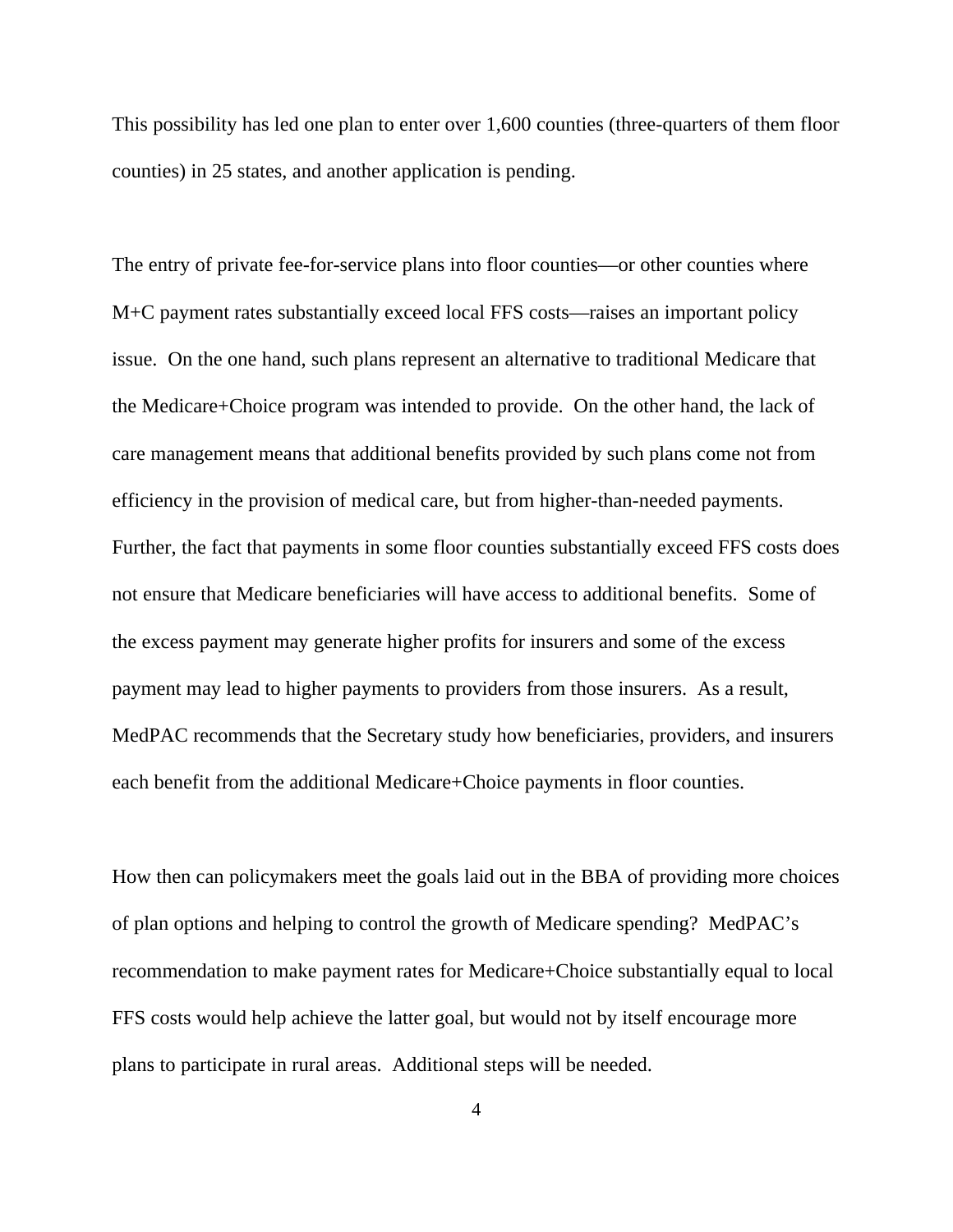One possibility to explore is risk sharing. Under current law, the financial risk for the costs of health care is assumed fully either by Medicare for beneficiaries in the traditional fee-for-service program and or by plans for Medicare+Choice enrollees. Allowing risk sharing could encourage greater participation by entities unwilling to bear risk for services beyond their control. Although the potential to reduce costs (and thus provide enhanced benefits) in a given area might not be as great under a shared-risk arrangement as under full risk, it might make alternatives to traditional Medicare available in more areas.

Another possibility would be to explore alternatives to county-based payments so that payment areas could better match local market boundaries and volatility in payment rates over time could be reduced. Basing Medicare+Choice payments on local FFS spending and risk factors would increase the importance of having reliable and stable data with which to calculate them. MedPAC recommends the Secretary explore using areas that contain sufficient numbers of Medicare beneficiaries to produce reliable estimates of spending and risk.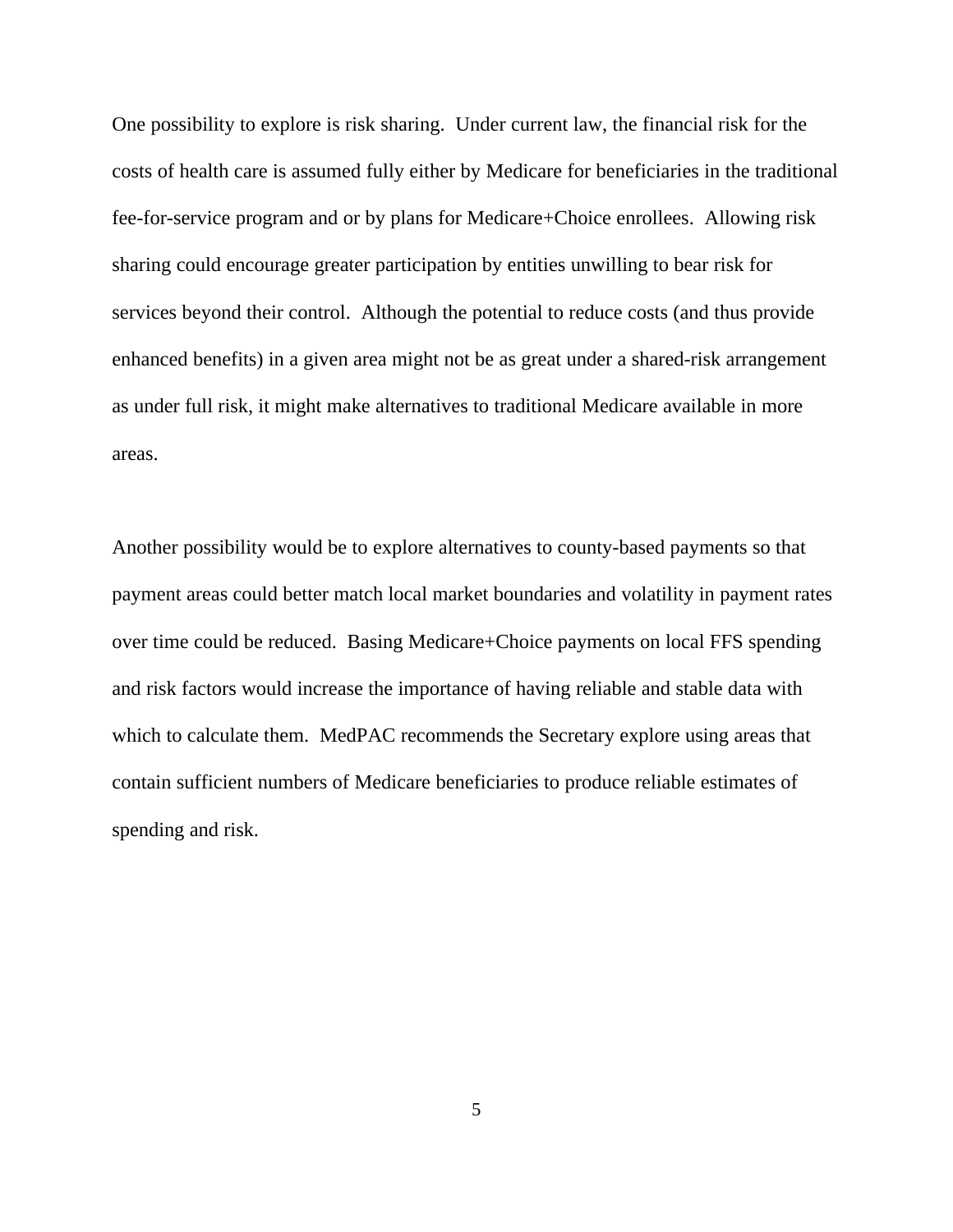## **Background**

In enacting the Medicare+Choice program in the Balanced Budget Act of 1997, the Congress sought to control the growth in Medicare spending, to provide Medicare beneficiaries with more choice of plan options, and to address a perceived inequity in beneficiaries' access to private plans and the more generous benefits they offered.

The BBA expanded the types of private plans that could participate in Medicare; in addition to health maintenance organizations (HMOs), the law permitted preferred provider organizations (PPOs), provider-sponsored organizations, point-of-service plans, private fee-for-service plans, and high-deductible plans offered in conjunction with a medical savings account.

The BBA also introduced a new payment mechanism intended to reduce variability in payment rates across markets. Prior to the BBA, payments to risk plans in a given county were set at 95 percent of the average fee-for-service costs of Medicare beneficiaries in that county, adjusted for demographic characteristics. The BBA set payments at the maximum of a floor rate, a minimum update applied to the previous year's rate and, subject to a so-called budget neutrality factor, a blend of local and national rates. The BBA also directed the Health Care Financing Administration to replace the existing risk adjustment method with one accounted for the health status of M+C enrollees.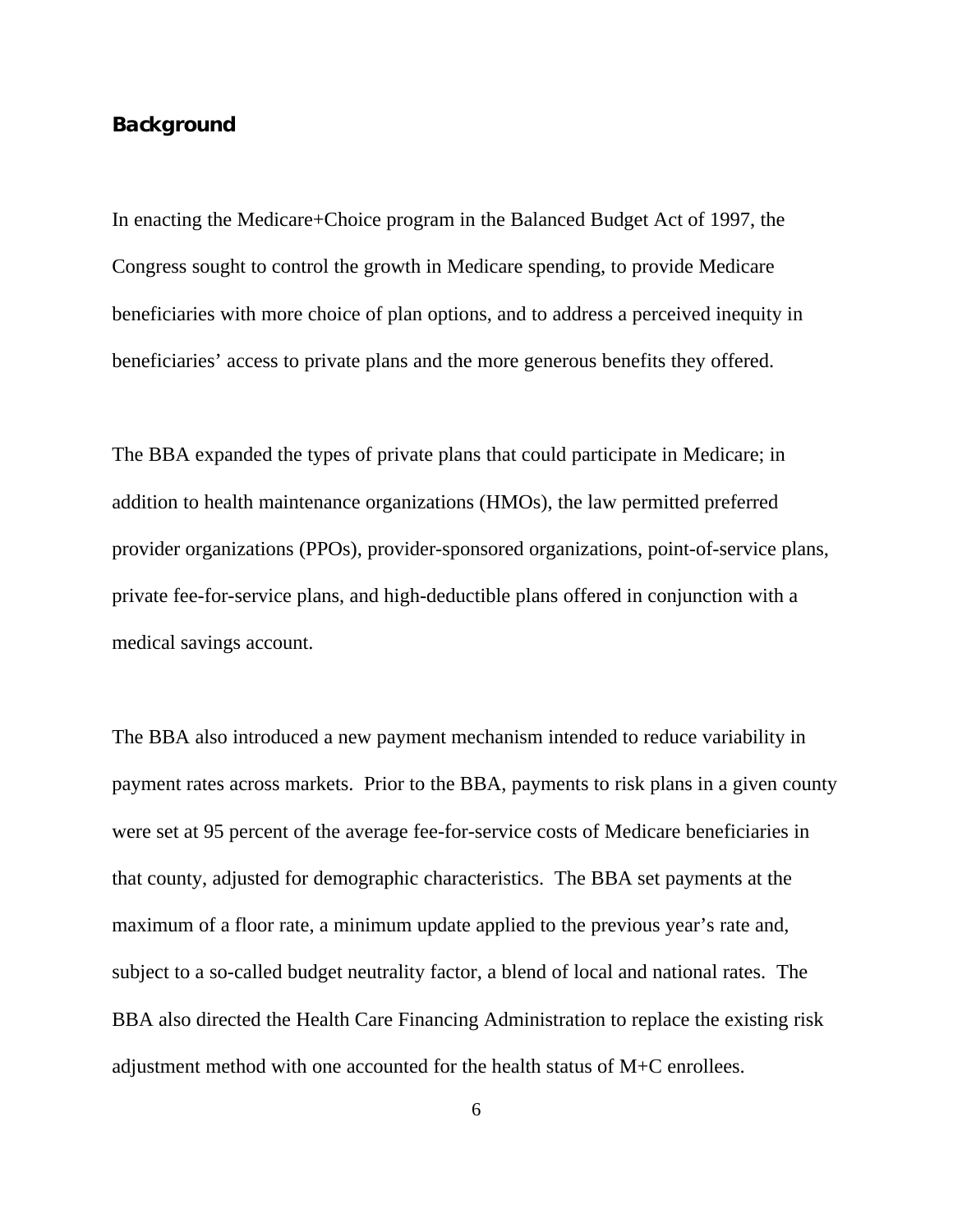Progress towards the Congress's goals has been halting. Although the fraction of Medicare beneficiaries enrolled in Medicare+Choice plans remained roughly constant between 1998 and 1999, this marked a sharp change from the rapid increase in managed care penetration that took place in the mid-1990s. Further, until the recent entry of a private FFS plan, no new types of plans sought to participate and a substantial number of plans withdrew from the program or reduced their service areas. In January 1999, there were 45 contract terminations and 54 service area reductions. In July 1999, another 41 terminations and 58 service area reductions were announced effective for 2000.

The cumulative effect of these changes is that beneficiaries' access to HMO plans, particularly those offering zero-premium coverage, has declined. The percentage of Medicare beneficiaries having access to a M+C HMO plan fell from 71 percent in 1999 to 69 percent in 2000 and again to 63 percent at the beginning of this year. The percentage of beneficiaries having access to zero-premium plans has been even more pronounced, falling from 61 percent in 1999 to 39 percent in 2001.

The Congress has acted twice in an attempt to maintain participation and stimulate entry by plans. The Balanced Budget Refinement Act of 1999 (BBRA) slowed the phase in of risk adjustment (which would have reduced payments to most plans), provided for bonus payments to plans entering areas without a Medicare+Choice plan, and exempted PPOs from certain quality assurance requirements. The Benefits Improvement and Protection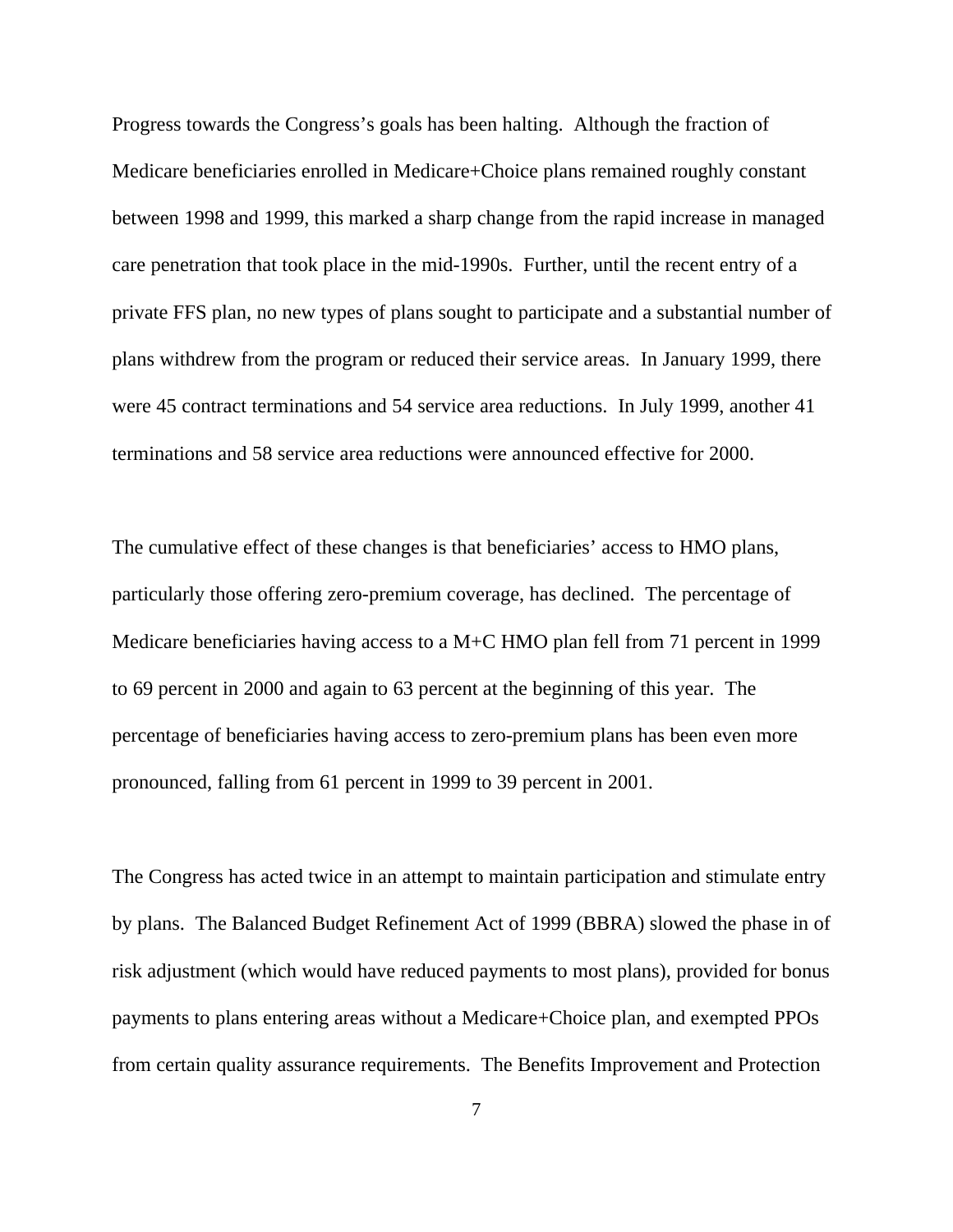Act of 2000 raised the floor under payments in 2001 from \$415 to \$475 per month and introduced a separate floor of \$525 for counties that are part of Metropolitan Statistical Areas containing more than 250,000 people. The law also provided for a minimum update of 3 percent to 2001 payment rates. In addition, the increases in payment rates to fee-for-service providers enacted in the BBRA and the BIPA feed through to higher updates to M+C payment rates.

It is too early to determine the ultimate impact of these legislative changes. But if the higher floors enacted in the BIPA lead to increased enrollment in floor counties, then updates in high-payment counties will be constrained to the minimum update. This means that plans in high-payment counties will face continuing pressures to reduce additional benefits or increase cost-sharing and premiums for their enrollees.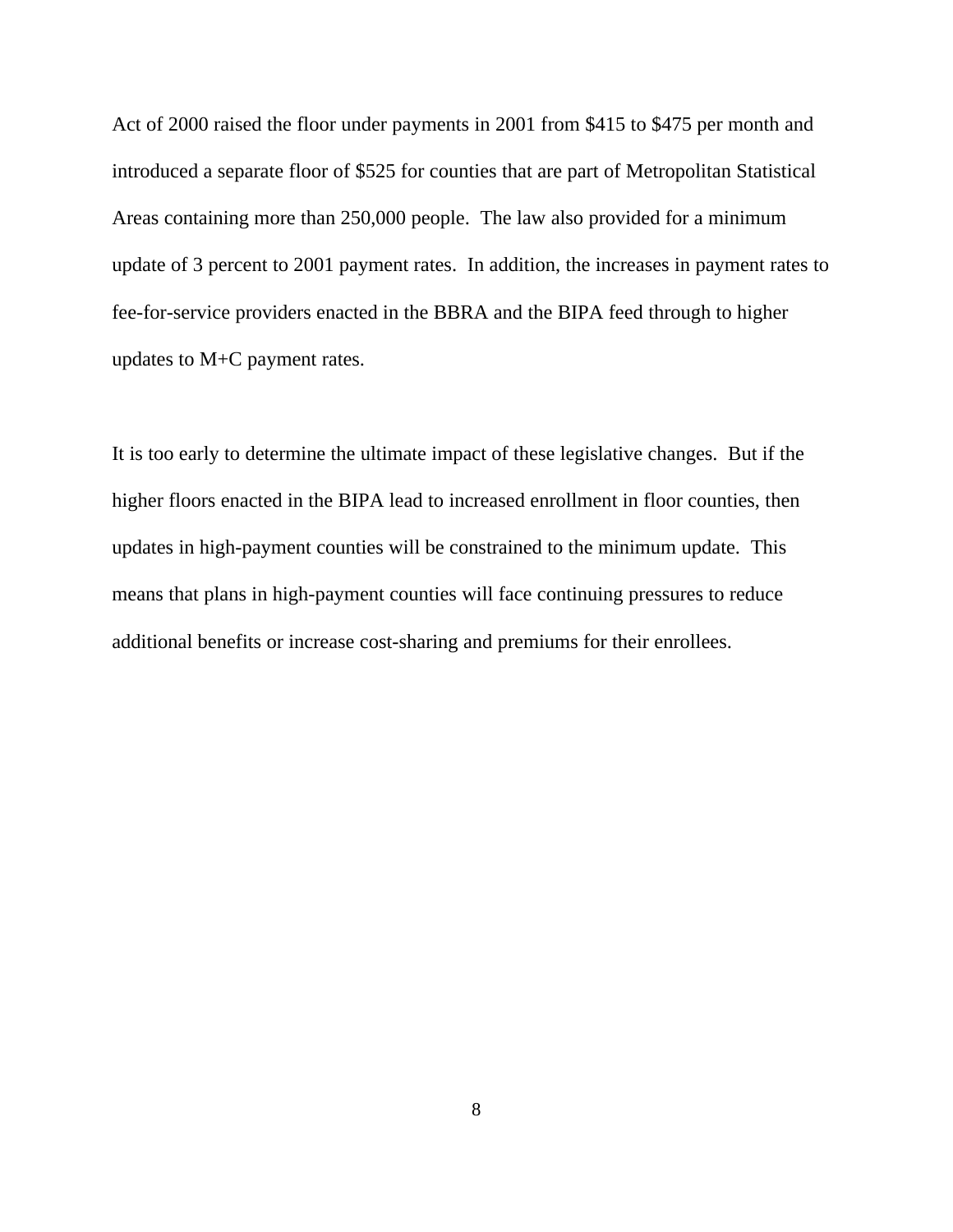## **Differences in fee-for-service spending**

Fee-for-service spending varies widely across the country, with spending in the highest cost counties about triple spending in the lowest cost counties. Some of the variation is attributable to differences among counties in wage rates and in the health risks of their residents, factors that Medicare explicitly takes into account in its prospective payment systems. Some of the variation is attributable to differences in the practice patterns of providers, the availability of providers and services, and the preferences of beneficiaries.

These differences generally went unnoticed in the fee-for-service program. But they became much more visible as Medicare's risk contracting program grew because payments to managed care plans were linked to local fee-for-service spending. Areas with high fee-for-service spending received managed care payments that allowed private insurers to provide generous additional benefits if they could provide Medicare's basic benefits at lower costs. Areas with low FFS spending generally did not attract plans. Although differences in fee-for-service spending were not seen as inequitable, variation in the availability of extra benefits was.

When it enacted the Medicare+Choice program, Congress attempted to address this inequity by severing the link between M+C payment rates and local fee-for-service spending. It put a floor under payment rates and provided for blending of local and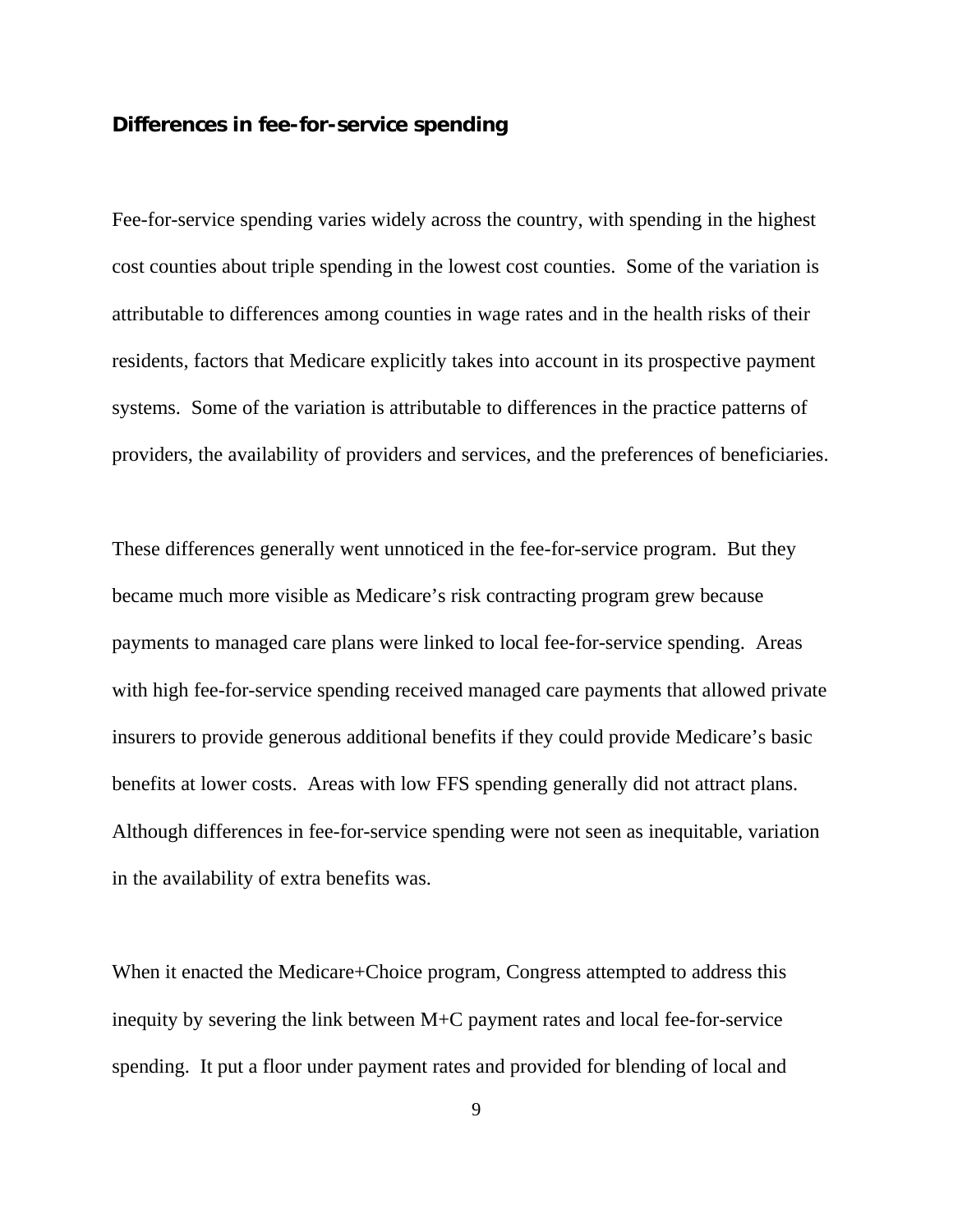national payment rates to bring them closer together. These higher payments were to be financed by limiting updates in payment rates to high-cost counties.

The practical impact of the divergence between M+C payments and local FFS spending was small during the first years of the M+C program because few beneficiaries living in floor counties were enrolled in M+C plans and because slow growth in Medicare FFS spending did not allow blended payments to be made. The increase in floor rates enacted in the BIPA, however, has substantially changed the distribution of payments because about half of Medicare beneficiaries live in the newly expanded set of floor counties. If the higher floors are even moderately successful in attracting new plans and enrollees, then counties with payment rates above the floor are likely to receive the minimum update (rather than a blended rate) for years to come.

The higher floor will compress payment rates. But setting Medicare+Choice payment rates substantially above fee-for-service costs in the floor counties also creates opportunities for insurers to receive much higher payments from Medicare than the program would otherwise spend. If the higher payments do not lead to additional benefits, then Medicare will be spending more than necessary to provide the basic benefit package.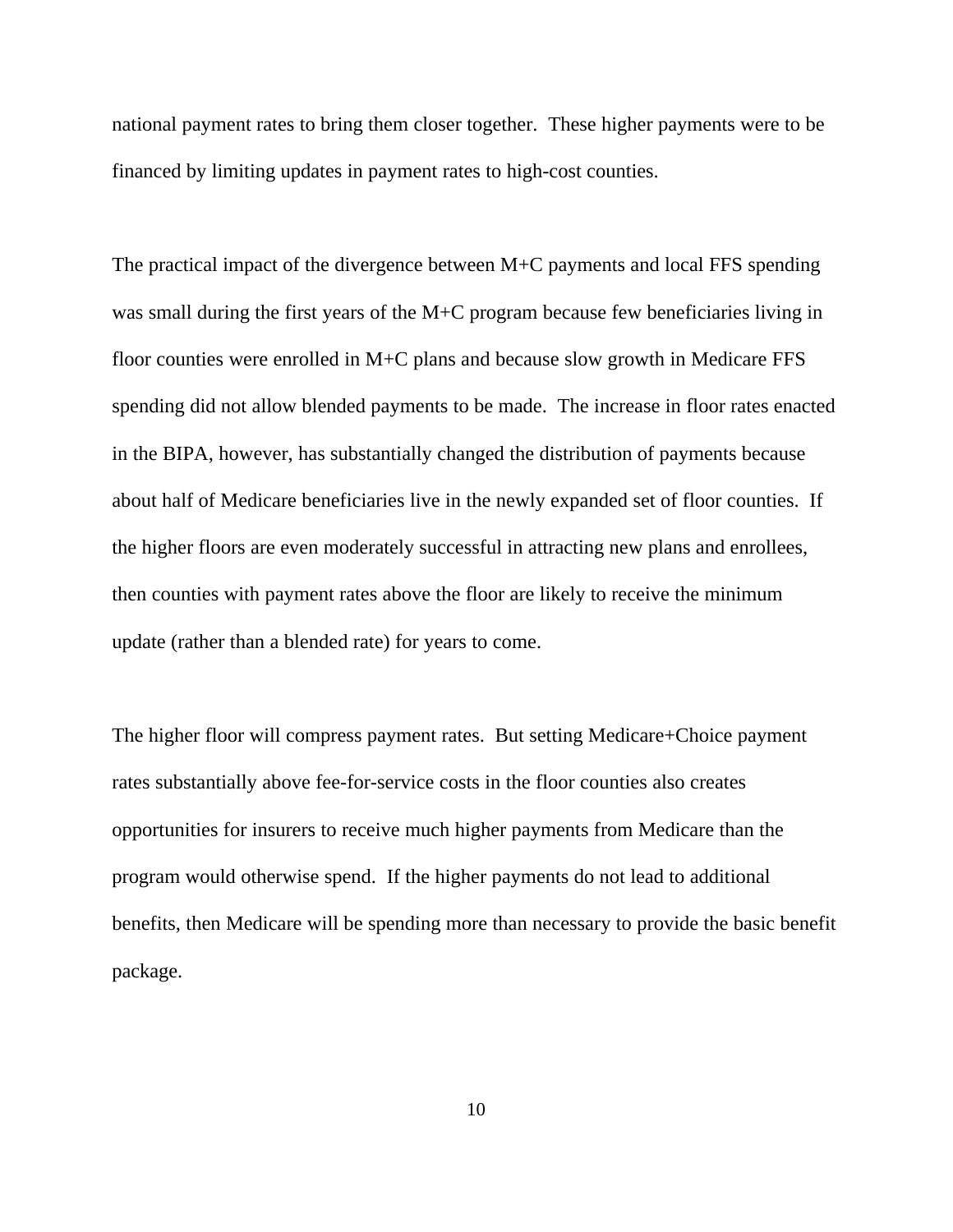MedPAC is concerned about wide divergences within health care markets between Medicare+Choice payment rates and Medicare spending for beneficiaries in the traditional program because we believe Medicare should be financially neutral as to whether beneficiaries choose the traditional program or a Medicare+Choice plan. This view implies striving to make Medicare+Choice payment rates substantially equal to local per capita fee-for-service costs, adjusted for differences in risk. Failure to do so will encourage financing care in the sector that is most costly to Medicare. Where payments to Medicare+Choice plans exceed FFS costs, beneficiaries are likely to seek out private plans because they will be able to offer additional benefits. Where payments are below FFS costs, plans will be reluctant to enter markets or will have to charge (or increase) premiums to their enrollees.

The underlying geographic differences in spending under traditional Medicare mean that resolving the dilemma of achieving both national equity and local efficiency cannot be done through M+C payment policy alone. Medicare+Choice payment policy is not an effective or appropriate means to address underlying variation in FFS spending. MedPAC recommends that the Secretary study this variation to determine how much is caused by differences in input prices and health risk and how much is caused by differences in providers' practice patterns, the availability of providers and services, and the preferences of beneficiaries. The Commission also recommends that the Secretary report to the Congress on whether and how differences in use and preferences should be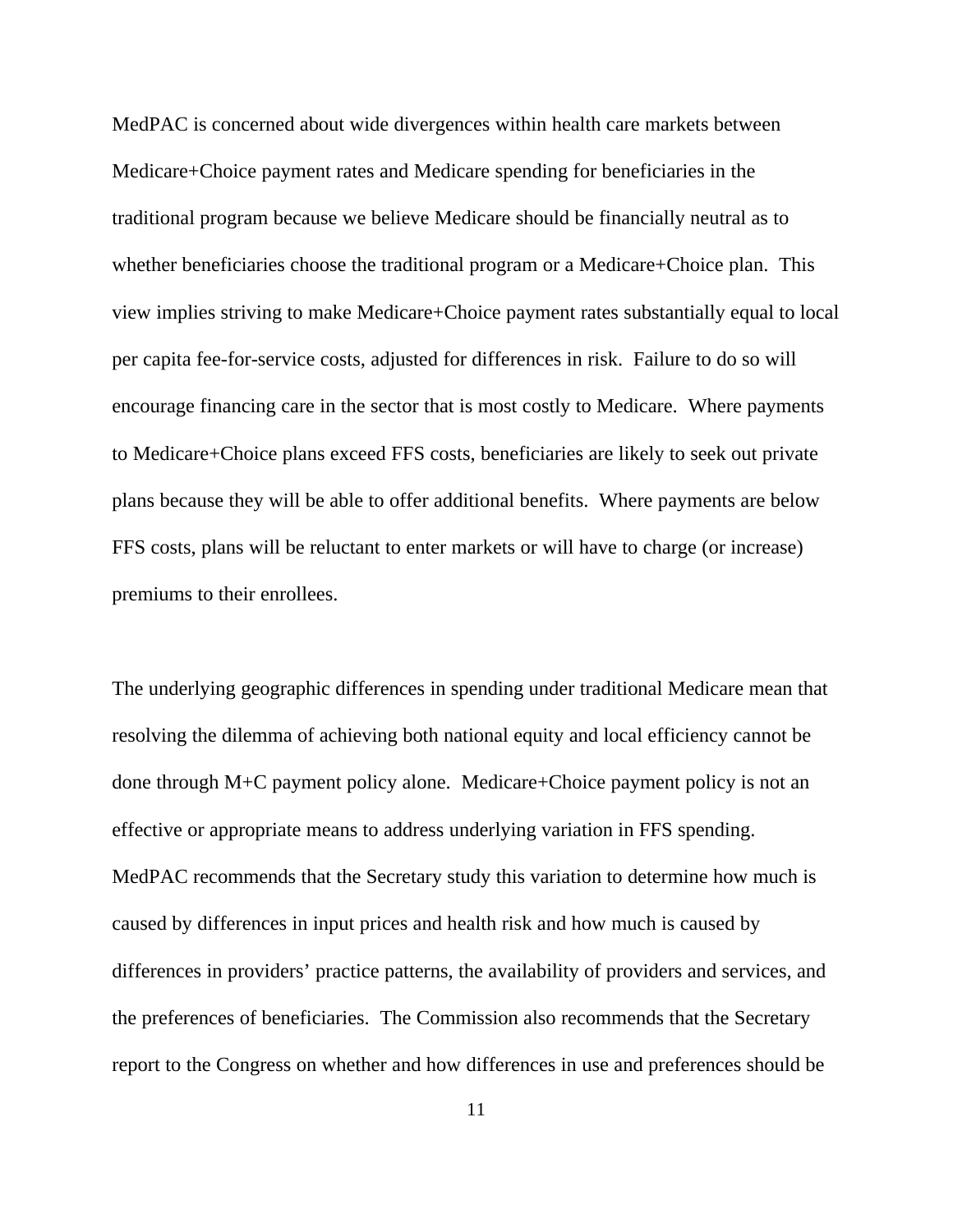incorporated into Medicare FFS payments and M+C payment rates. We recognize that payment policies intended to limit variation in local practice patterns under the FFS program would be difficult to formulate and even more difficult to implement.

In the absence of any change in law, higher M+C payments in floor counties raise the potential for plans and providers to earn above-normal profits. The Secretary should monitor the extent to which payments in those areas result in higher insurer profits, higher provider payments, and extra benefits for enrollees. The focus should be on areas with large divergence between M+C payment rates and FFS spending and on areas with few plans available (because the absence of competition reduces the likelihood that higher payments will yield additional benefits).

## **Medicare+Choice and rural areas**

Even with the introduction of floor payments, Medicare+Choice HMOs have been reluctant to enter rural areas. In 2001, only 14 percent of Medicare beneficiaries living in rural areas have access to an M+C HMO, compared with almost 80 percent of those living in urban areas. The difference between rural and urban areas in the availability of additional benefits is even more striking: 8 percent of beneficiaries living in rural areas have access to a plan offering prescription drug coverage compared with two-thirds of those living in urban areas.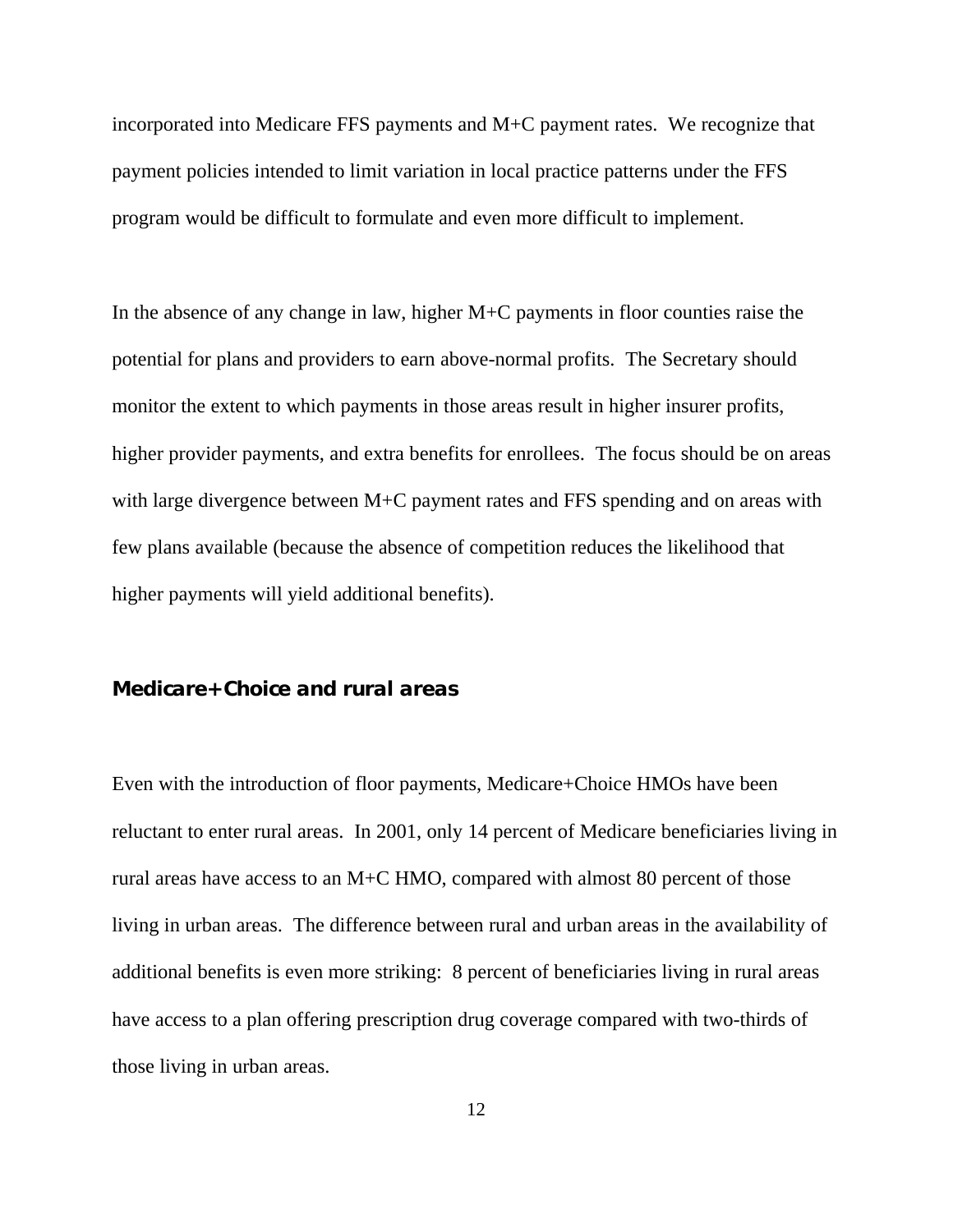The reluctance of managed care plans to enter rural areas reflects a number of factors, including the difficulty plans face in establishing provider networks that meet regulatory guidelines and the lack of incentives monopoly providers have to negotiate with them. Further, returning to a system that links Medicare+Choice payment rates to local FFS spending would, in the absence of other changes, mean that payment rates were subject to large swings, as was the case under the risk contracting program.

The availability of intermediate entities, such as independent practice associations and large group practices, can make the formation of networks easier for managed care plans and allow them to pass on risk in the form of capitated payments. Because these intermediate entities are not as commonly available in rural areas as in urban areas, plans seeking to form networks might have to do so provider by provider—a costly method. Also, capitated payment arrangements may not be feasible; HMOs in rural areas commonly reimburse physicians on a FFS basis, which limits their ability to generate efficiency gains.

In urban areas with large numbers of providers, managed care plans often can negotiate discounts. In rural areas, hospitals and physicians with few competitors have little incentive to accept payment rates below fee-for-service Medicare. Further, even if plans could deliver significantly higher patient volume in exchange for lower payments, many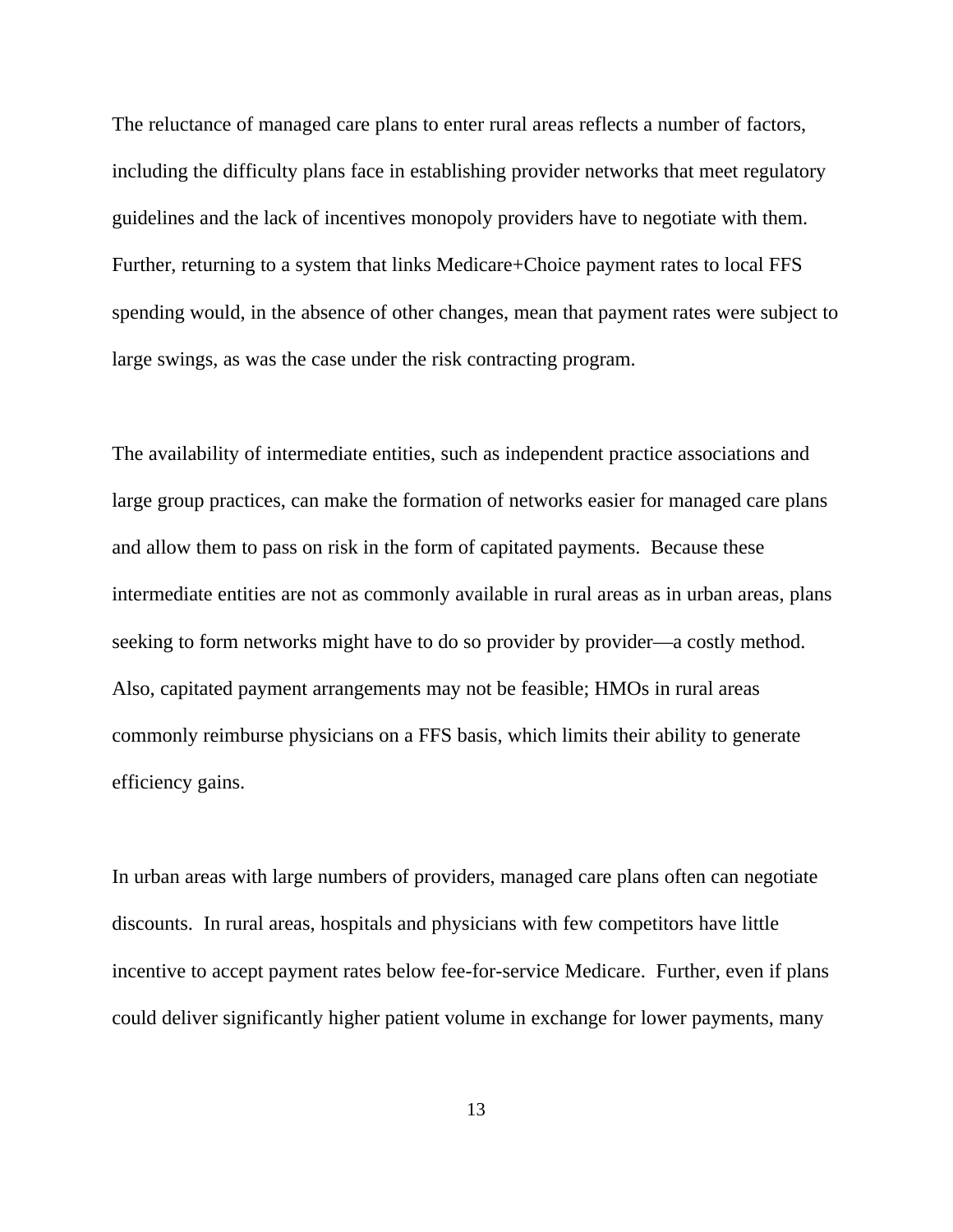rural physicians would not be in a position to accept them; they already work longer hours and see more patients than their urban counterparts.

That rural areas are not conducive to managed care is not unique to Medicare. Proximity to urban areas correlates with managed care penetration in the commercial insurance market and in Medicaid. HMOs are not available in all counties in the Federal Employees Health Benefits Plan and eight predominantly rural states have no HMO available in any county.

Although managed care plans may be unwilling to enter rural areas, the Medicare+Choice program allows other types of plans to participate. The program has recently seen the entry of a private fee-for-service plan in 25 states (predominantly in floor counties) whose operations are not dependent on establishing networks of providers. Approval of another plan is pending. Under current law Medicare will pay artificially high rates to these plans for the same unmanaged care that the traditional program delivers.

In the absence of a floor under Medicare's payments to health plans, what steps could be taken to encourage participation? MedPAC is examining alternatives to full risk capitation, but makes no recommendations on specific solutions at this time. The Commission does, however, recommend that payment areas be expanded to reduce the volatility in local payment rates that could occur if the floor were removed.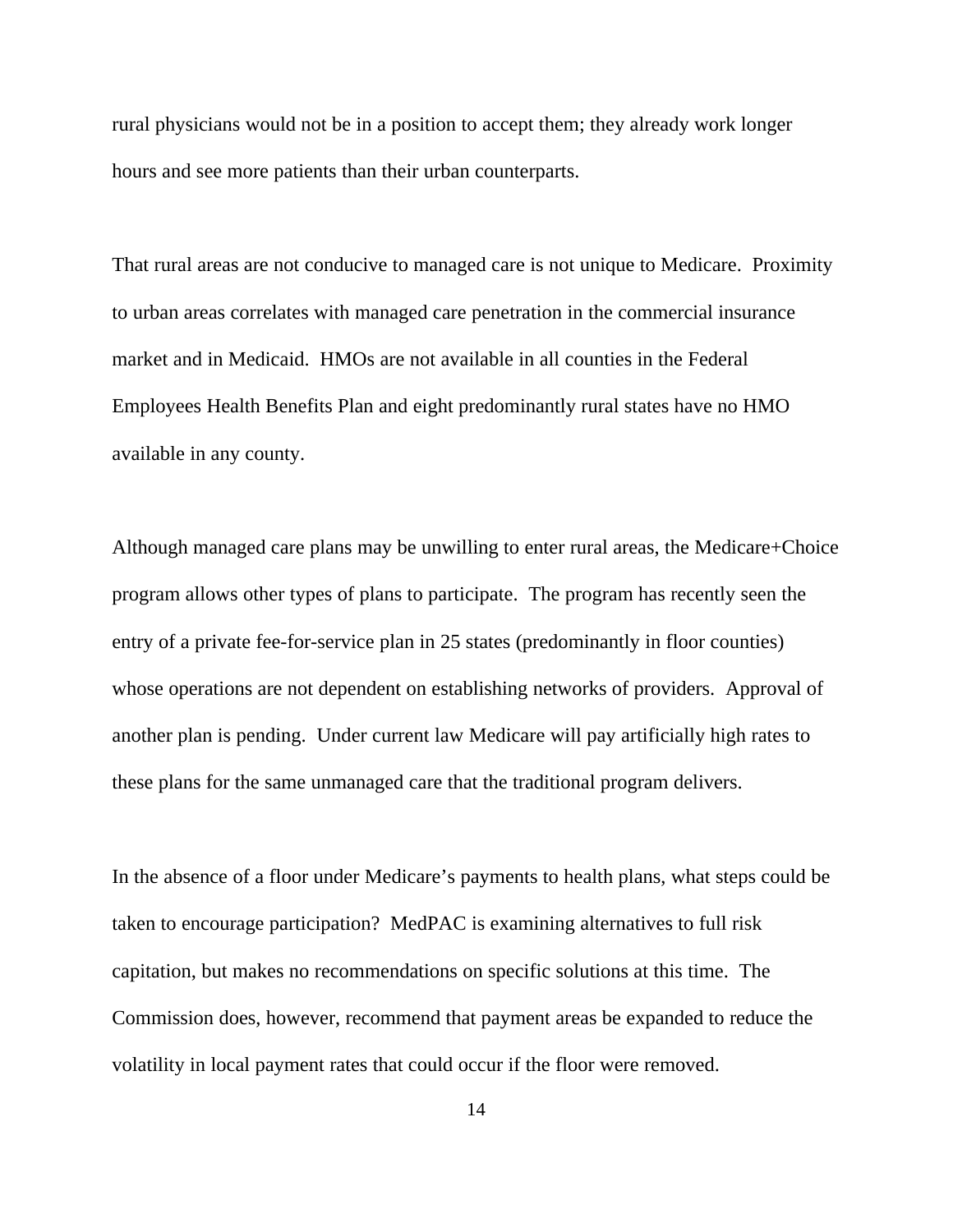The Medicare+Choice program asks plans to absorb all of the financial risks for beneficiaries' health care. Two alternatives to full-risk capitation are primary care case management (PCCM), which is widely used by the Medicaid program, and split capitation, under which the program could delegate risk for some services while retaining risk for other services.

Under PCCM, primary care providers are paid a small amount per member per month in addition to payments for patient encounters. Over 60 percent of rural counties participating in Medicaid managed care used PCCM in 1997. PCCM is popular among Medicaid beneficiaries, but would be unlikely to generate the extra benefits that Medicare beneficiaries desire.

Under split capitation, entities would bear risk only for the services under their control. For example, a multi-specialty group practice could take full risk for physicians' services and no risk for hospital inpatient services. Much of the efficiency gain that comes from managed care, however, stems from limiting referrals and reducing inpatient admissions. Physicians who were not at risk for those services would have little incentive to reduce them if they did not benefit in some way.

Finally, one step the program could take involves enlarging payment areas to reduce volatility in payment rates and make payment areas correspond more closely to the